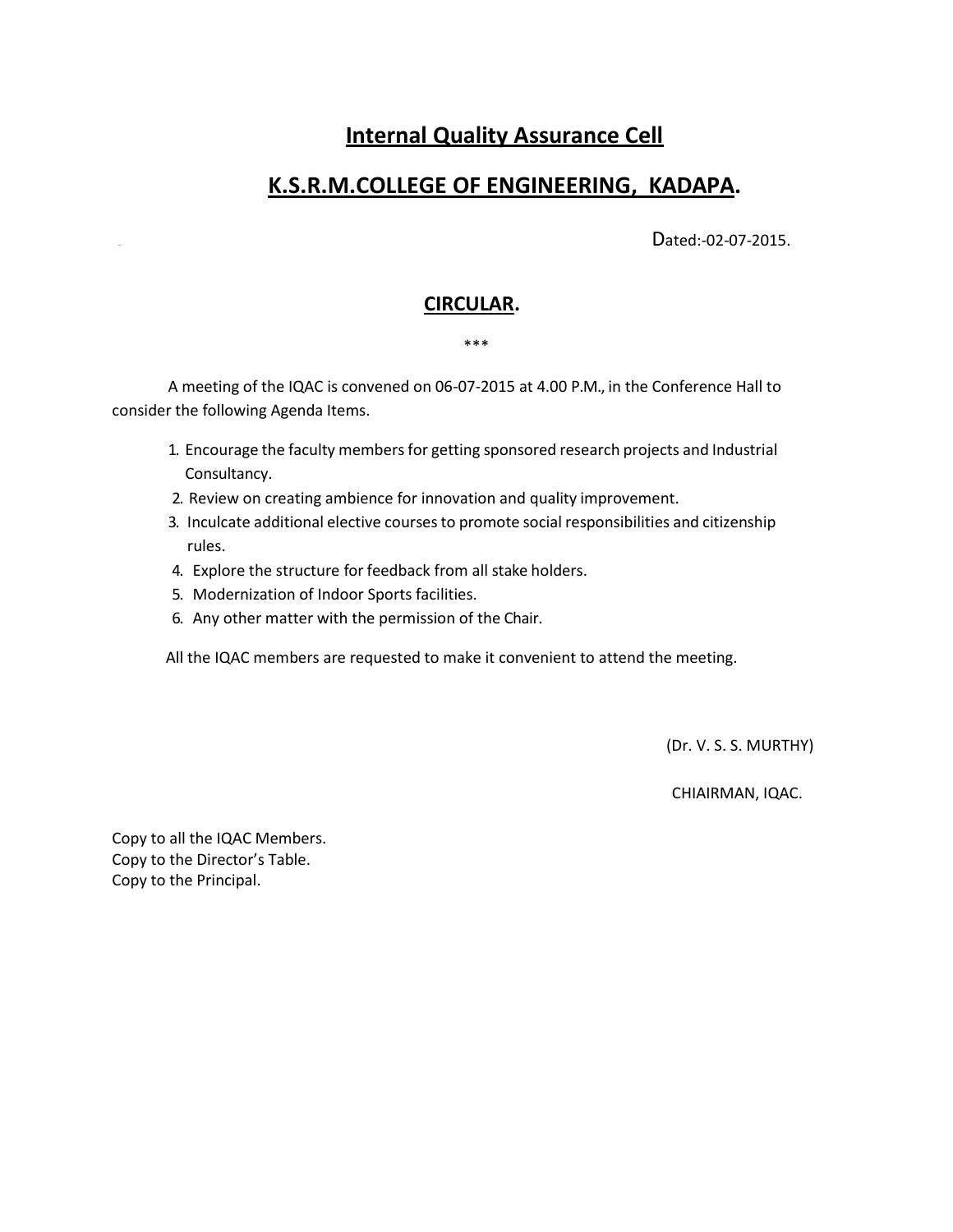# **K.S.R.M.COLLEGE OF ENGINEERING: KADAPA MINUTES OF THE MEETING OF IQAC.**

\*\*\* Date:-06-07-2015.

During the course of the IQAC meeting held on 06-07-2015 at 4.00 p.m., in the Conference Hall, the following members were present:-

| 1. Dr. V.S.S. Murty, Prof & Principal.                   | Chairperson. |
|----------------------------------------------------------|--------------|
| 2. Prof. G. Srenivasa Reddy, CE Dept                     | Member.      |
| 3. Dr. I. Sreevani, Assistant Professor                  | Member.      |
| 4. Sri O. Peethambara Reddy, Clerk, ME Dept.             | Member.      |
| 5. Sri Harikishore Reddy, Industrialist.                 | Member.      |
| 6. Dr D.Ravikanth, Professor, ME Dept.,                  | Member.      |
| 7. Sri M. Bhaskar Reddy, Associate Professor, EEE Dept., | Member.      |
| 8. Dr. V. Lokeswara Reddy, Associate Professor, CSE Dept | Member.      |
| 9. Prof. B. Anuradha, Hod ECE, SVU, Tuirupati            | Member.      |
| 10. Sri R. Rama Krishna Reddy, Associate Prof. ME Dept   | Member.      |
| 11. Smt. G. Hemalatha, Associate Prof., ECE Dept.,       | Coordinator. |

At the outset the coordinator, IQAC welcomed Hon'ble Chairman and the members of the IQAC requested Hon'ble Chairman to initiate.

Hon'ble Chairman also welcomed all the members of the IQAC.

follows. During the Course of the Meeting the IQAC Committee has resolved the Agenda Items as

### **AGENDA ITEMS:-**

- 1. Encourage the faculty members for getting sponsored research projects and Industrial Consultancy.
- 2. Review on creating ambience for innovation and quality improvement.
- 3. Inculcate additional elective coursesto promote social responsibilities and citizenship rules.
- 4. Explore the structure for feedback from all stake holders.
- 5. Modernization of Indoor Sports facilities.
- 6. Any other matter with the permission of the Chair.